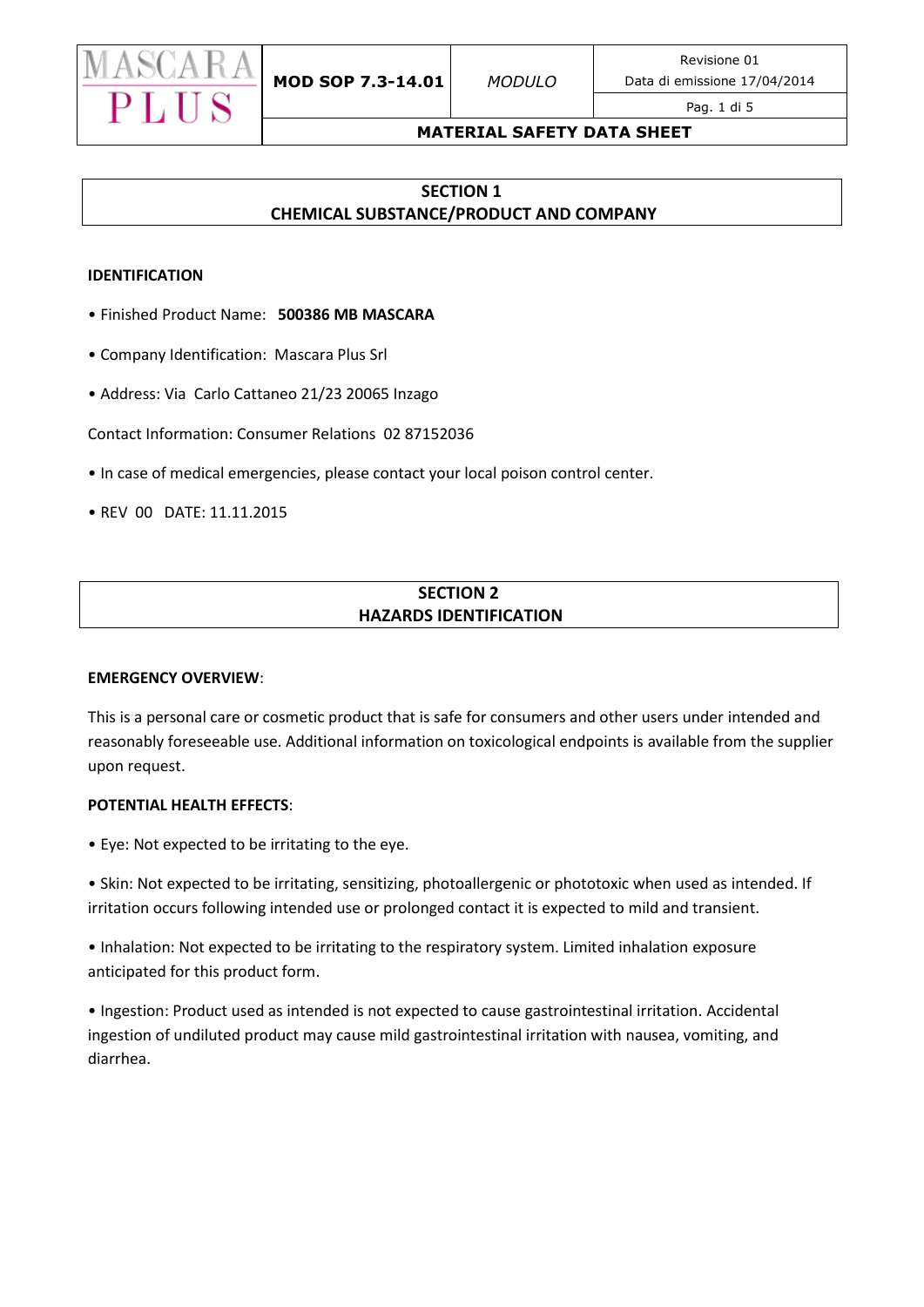

Data di emissione 17/04/2014

#### Pag. 2 di 5

### **MATERIAL SAFETY DATA SHEET**

# **SECTION 3 COMPOSITION AND INGREDIENTS**

The complete ingredient list for the finished product(s) is as follows:

*INGREDIENTS* : Aqua (Water), Copernicia Cerifera(Carnauba) Wax, Cera Alba (Beeswax), Acrylates/Ethylhexylacrylate Copolymer, Cyclopentasiloxane, Palmitic Acid, Acrylates Copolymer, Stearic Acid, Triethanolamine, Acacia Senegal Gum, Polybutene, Phenoxyethanol, Panthenol, Polyvinyl Alcohol, VP/VA Copolymer, Aminomethyl Propanediol, Laureth-21, Ethylhexylglycerin.

*"+/-" MAY CONTAIN* : CI 77499 (Iron Oxide).

The product(s) does not contain ingredients considered hazardous .

# **SECTION 4 FIRST AID MEASURES**

• Eye: Thorough rinsing for 15-20 minutes of the affected eye with water is recommended. If discomfort or irritation persists, consult a physician. If the eye is accidentally scratched with a mascara brush, consult a physician immediately.

• Skin Problem: Discontinue use of product. Apply cold compresses to affected areas to relieve any discomfort. If discomfort persists, consult a physician.

• Inhalation: If respiratory irritation occurs, remove individual to fresh air.

• Ingestion: Accidental ingestion of product may necessitate medical attention. In case of accidental ingestion dilute with fluids (water or milk) and treat symptomatically. Do not induce vomiting. Note: After first aid treatment, the caller should be advised that

1) a hospital emergency room or family physician should be consulted if anything unusual occursor appears necessary in the judgment of the caller, &

2) that the subsequent management of the accident should be dictated by any persistent symptoms and under the direction of the physician.

# **SECTION 5 FIRE FIGHTING MEASURES**

- Flash Point & Method: No applicable
- Extinguishing Media: Use chemical foam, dry chemical, carbon dioxide or water.
- Explosion Hazard: No applicable information has been found.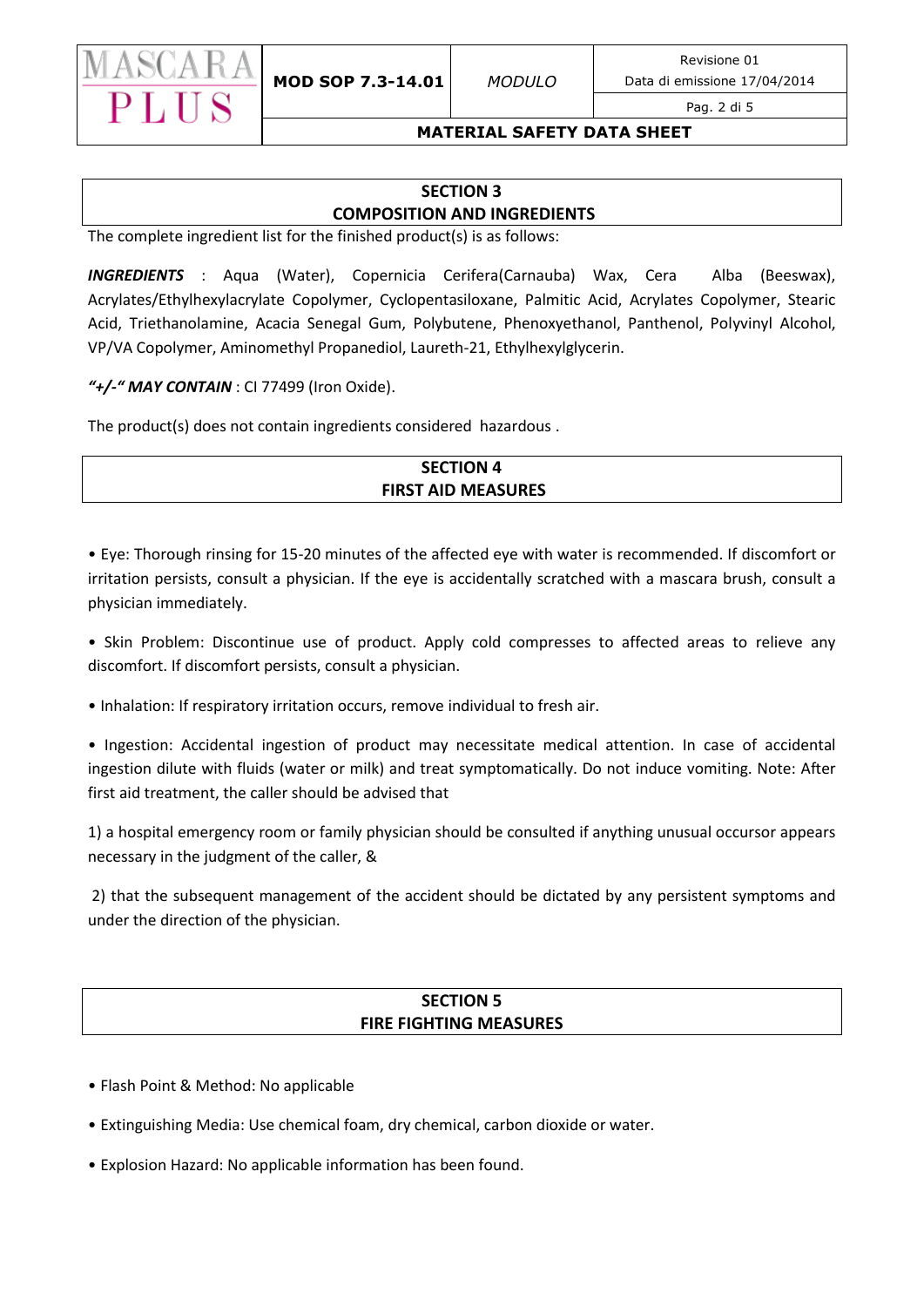

### Pag. 3 di 5

### **MATERIAL SAFETY DATA SHEET**

• Fire Fighting Instructions: Contact emergency personnel. Use self-contained breathing apparatus and full protective gear if large quantities of product are involved. Hazardous decomposition products may be released. Thermal degradation may produce oxides of carbon and/or nitrogen; hydrocarbons and/or derivatives.

## **SECTION 6 ACCIDENTAL RELEASE MEASURES**

• Procedures for Spill/Leak Clean-up:

For Household Settings: No applicable information.

For Non-Household Settings: Use safety glasses or safety goggles if splash hazards exist; use gloves and other protective clothing (apron, boots, etc.) to prevent skin contact.

# **SECTION 7 HANDLING AND STORAGE**

• Precautions for Safe Handling:

For Household Settings: No applicable information has been found.

For Non-Household Settings: No unusual handling or storage requirements. Storage in large quantities (as in warehouses) should be in a well-ventilated, cool area.

• Conditions for Safe Storage:

For Household Settings: No applicable information has been found.

For Non-Household Settings: No unusual handling or storage requirements. Storage in large quantities (as in warehouses) should be in a well-ventilated, cool area.

• Other Recommendations: None

# **SECTION 8 EXPOSURE CONTROLS, PERSONAL PROTECTION**

For Household Settings: This is a personal care or cosmetic product that is safe for consumers and other users under normal and reasonably foreseen use.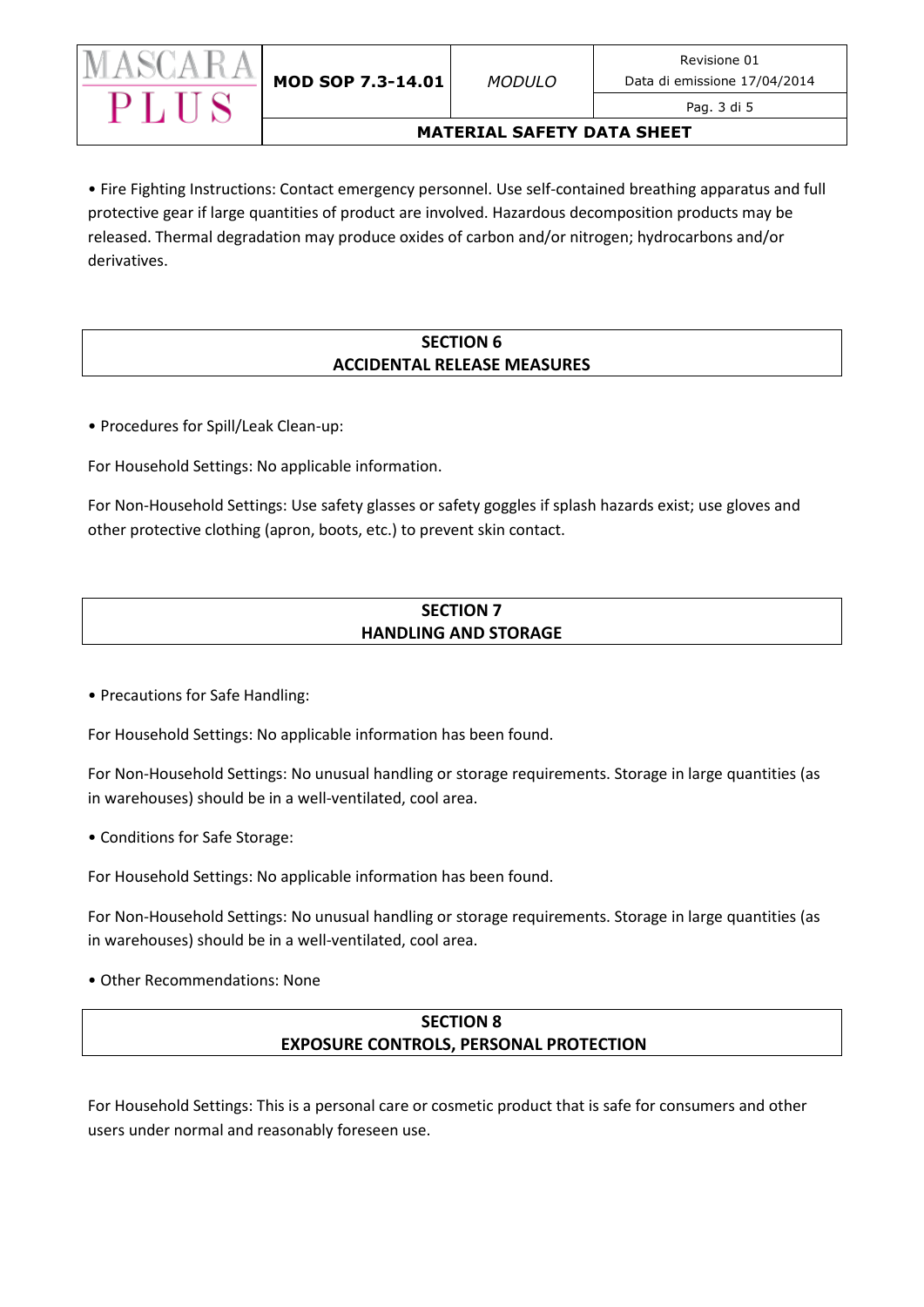

### Pag. 4 di 5

### **MATERIAL SAFETY DATA SHEET**

For Non-Household Settings: Use safety glasses or safety goggles if splash hazards exist; use gloves and other protective clothing (apron, boots etc.) to prevent skin contact. Always follow good hygienic work practices. Avoid prolonged contact with skin and clothing.

# **SECTION 9 PHYSICAL AND CHEMICAL PROPERTIES**

- Color, Odor and Appearance: BLACK CREAMY EMULSION
- Physical State: CREAMY
- $pH : 7.6 8.2$
- Solubility in Water: YES

# **SECTION 10 STABILITY AND REACTIVITY**

- Conditions to Avoid: No applicable information has been found.
- Other Recommendations: None.

# **SECTION 11 TOXICOLOGICAL INFORMATION**

This is a personal care or cosmetic product that is safe for consumers and other users under intended and reasonably foreseeable use. Additional information on toxicological endpoints is available from the supplier upon request.

To safeguard the purity of the product and applicator: (1) Always handle and apply in a careful and sanitary manner; (2) Do not share with others; (3) Do not add anything to the mascara; (4) Do not rest the applicator on any surface or use an old applicator in a new case; (5) Cap tightly to help prevent changes in odor or appearance (if change occurs, discontinue use).

Warning: Eye cosmetics in a scratched, infected or irritated eye and scratches from eye cosmetic applicators can lead to eye damage and in extreme cases even blindness. If your eye is scratched, infected or irritated, stop using all eye cosmetics and see an ophthalmologist (eye doctor) immediately.

Chronic Effects: Finished product is not expected to have chronic health effects.

Target Organs: No adverse health effects on target organs expected for finished product.

Carcinogenicity: Finished product is not expected to be carcinogenic.